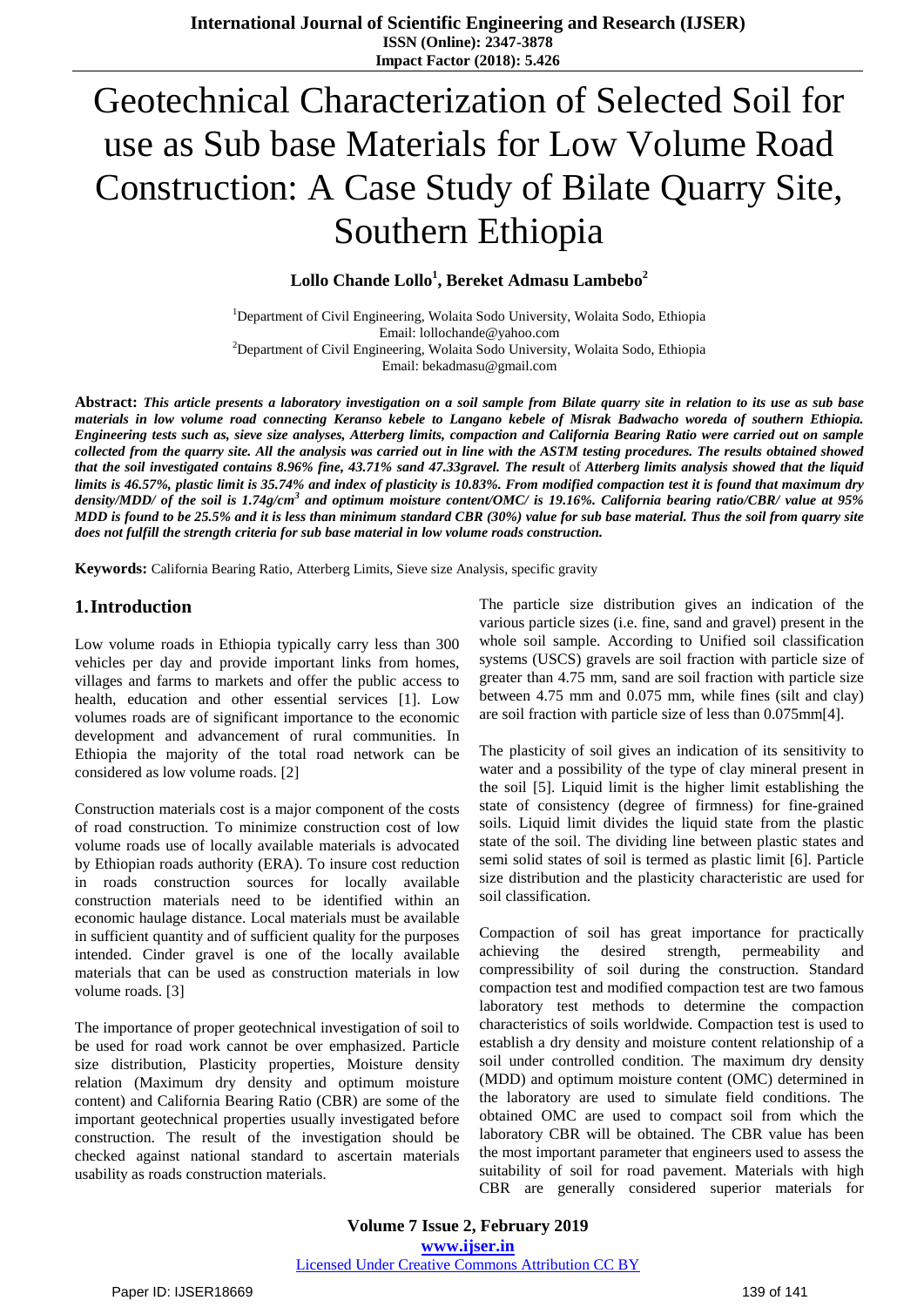pavement construction [7].

# **2.Materials and Methods**

Disturbed soil sample was collected from quarry site for geotechnical evaluation. Several of the required geotechnical analyses were carried out on the soil sample. These include particle size analysis, atterberg limits test, modified compaction test and 24 hours soaked California Bearing Ratio (CBR) test. All various tests were carried out according to ASTM standard test procedures.

### **3.Results And Discussion**

#### **3.1 Particle Size Analysis**

The particle size distribution analysis shows the percentages of different soil fractions present in the soil. The results obtained showed that the soil investigated contains 47.33% gravel, 43.71% sand and 8.96% fine. The particle size distribution of the soil sample as compared with national specification is presented in Fig.1. As it can be seen in fig. 1, soil sample from quarry site do meets the requirements for the particle size distribution for the sub base material in low volume roads.



**Figure 1:** Grain size distribution

#### **3.2 Atterberg Limit Test**

Atterberg test results are summarized in Table 1. Liquid Limit (LL), Plastic Limit (PL) and Plasticity Index (PI) are valuable limits for identifying and classifying soils. The liquid limit of the investigated soil is 46.57%, its plastic limit is 35.74% and index of plasticity is 10.83%. According to USCS the soil investigated will be classified as GW-GM. The liquid limit of the studied soil exceeds the maximum specified liquid limit (45%) for sub base materials in low volume road construction in seasonally wet tropical areas [8].

**Table 1:** Result of Analysis

| No | <b>Test Type</b>        | Result |
|----|-------------------------|--------|
|    | Liquid Limits (%)       | 46.57  |
|    | Plastic Limits (%)      | 35.74  |
| 3  | Plasticity Index (%)    | 10.83  |
|    | MDD(g/cm <sup>3</sup> ) | 1.74   |
|    | OMC(%)                  | 19.16  |
|    | CBR(%)                  | 25.5   |

#### **3.3 Compaction Test**

Compaction test result is shown in fig. 2. Maximum dry density (MDD) and optimum moisture content (OMC) of soil are determined in the laboratory to simulate field conditions. [9] Under modified proctor test the optimum moisture content (OMC) and maximum dry density (MDD) of the tested soil are 19.16% and  $1.74$ g/cm<sup>3</sup> respectively.



**Figure 2:** Compaction test result

#### **3.4 California Bearing Ratio (CBR)**

California bearing ratio (CBR) test is used to estimate bearing capacity of sub-grade, sub-base and base materials. A CBR value of the soil sample tested is found to be 25.5%. For soil to be used as sub base material in road construction minimum CBR of 30% is required at the highest anticipated moisture content when compacted to the specified field density [10]. Thus the soil sample tested does not meet strength requirement of sub base material.

# **4.Conclusion**

Geotechnical investigation on soil sample from Bilate quarry site of southern Ethiopia has been carried out and the result of the tests were compared with Ethiopian roads authority specification for low volume roads sub base materials. The result showed that particle size distribution of the studied soil is in the range proposed for the use of sub base materials but samples do not satisfy the condition of  $LL < 45\%$  for sub base material in seasonal wet tropical areas. CBR test result of 25.5% does not satisfy the minimum specified CBR (30%) for sub base material in low volume roads. This suggests that the cinder gravel from quarry site is of poor quality and do not satisfy the minimum requirement for sub base material in low volume roads.

# **References**

- [1] Ethiopian Roads Authority, "Introduction to Low Volume Roads design - Part A" 2017
- [2] Gobena, J.A and Lollo, L.C, "Design of low volume roads in Dallo Manna, Ethiopia", International Journal of Research in Engineering and Technology. IJRET, Vol. 5, Issue 2 pp.79-81 Feb. 2016.

**Volume 7 Issue 2, February 2019 www.ijser.in** Licensed Under Creative Commons Attribution CC BY